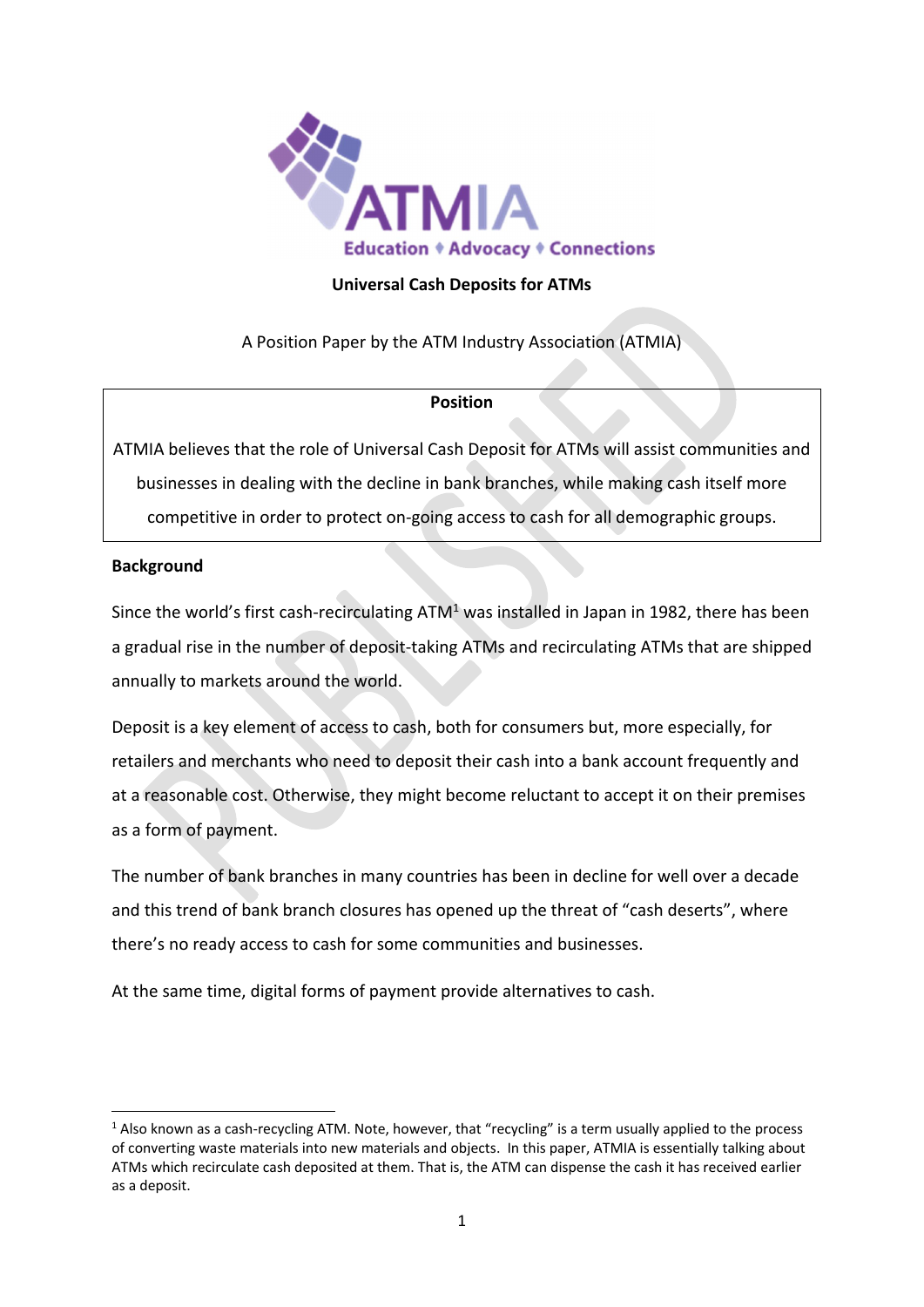These combined pressures increase the need for cash deposits at ATMs to become more universal, so that businesses and citizens can deposit cash, in the form of banknotes (or coins<sup>2</sup>), at ATMs operated by banks other than their own, as well as at ATMs owned or operated by Independent ATM Deployers (IADs).

Universal Cash Deposit may be defined as an interoperable system within an ATM network, or across multiple networks, for accepting cash deposits at enabled ATMs on an "interbank" basis, whereby a customer from one bank may deposit cash at ATMs owned and operated by other banks or by IADs.

#### **Rationale**

Deposit-taking ATMs and cash recirculating ATMs lead to greater cost efficiencies in the circulation and distribution of cash – which remains the main service provided by ATMs more than 50 years after their invention. Lower costs may provide the opportunity for lower fees for cash services.<sup>3</sup>

Recirculating/Recycler Branch ATMs can help prevent the practical problem of cash deposit bins filling up.

In the market for off-premise ATMs, such as at Convenience Store (C Store) locations, it's thought that universal cash deposits could drive more demand to these locations, strengthening the relationship between IADs and retailers like C Stores.

Currently, the volume of reported attacks on deposit and cash recycling machines, whether physical attacks or fraud, remains generally low.

The demise of the bank branch in many communities leaves a gap in the provision of financial services that only ATMs can fill. It reduces convenient access to cash deposit and withdrawal facilities, for both members of the public and businesses. Bank branches have traditionally played the role of accepting deposits of coins and notes, while enabling retailers and businesses to gain access to coins for till floats. Without a sufficient supply of coins, customers can't be given change.

<sup>&</sup>lt;sup>2</sup> It should be noted that currently few ATMs accept coin deposits. Some deployers believe providing coin deposit functionality isn't feasible from a hardware cost and servicing cost perspective.

<sup>3</sup> Many companies, especially SMEs, perceive the fees by commercial banks for the handling of cash as exorbitant and are calling for lower fees.